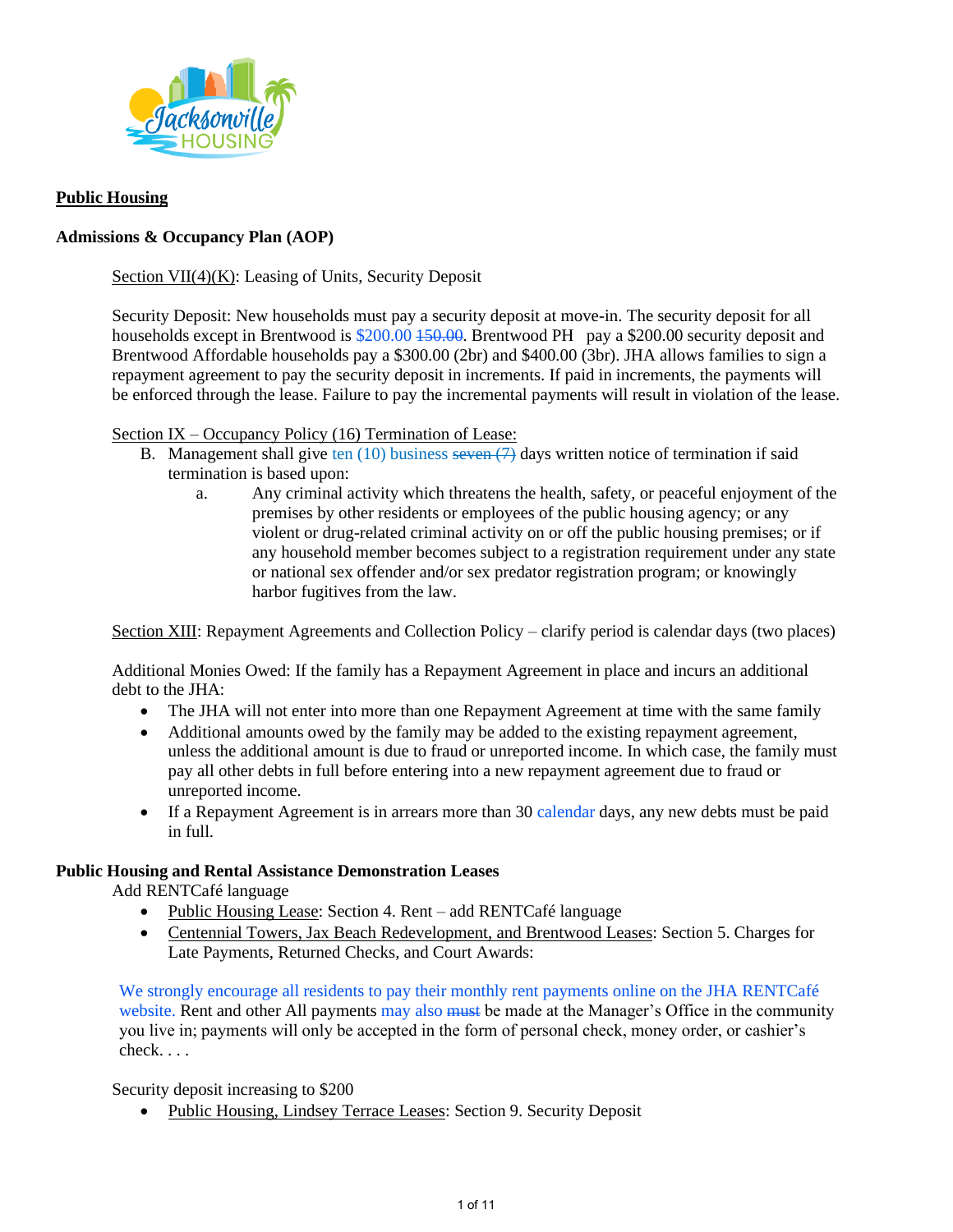You agree to pay a security deposit of \$200,00450.00 upon the signing of this lease. unless this lease is for a unit in Brentwood, in which case you agree to pay a security deposit of \$200.00.

Obligation to Repay (new paragraph)

- Public Housing, Leases: Section 11
- Lindsey Terrace Lease: Section 13(N). Resident and Member(s) of the Household Obligations
- The Waves, Centennial Towers, Hogan Creek, Brentwood, and Beach Redevelopment Leases: Section 14(s). Obligations of the Resident

If JHA permits you to enter into a repayment agreement for any outstanding charges or debts due or owed to JHA, late and/or missed payments constitute default of the repayment agreement and may result in termination of tenancy and/or assistance.

### Days to consider transfer offer

• Public Housing, Lindsey Terrace, Lease: Section 16. Size of Dwelling Unit

### Section 16. Size of Dwelling Unit

You understand that federal regulations permit us to assign units according to the size of the household and the age, sex, and relationship of household members. You agree to transfer to an appropriate size dwelling unit if we determine at an annual or interim reexamination that such a transfer is necessary to correct an overcrowded or over-housed situation and a unit is currently available. Management will initiate the process and notify you pursuant to Section 21. We will notify you in writing when an appropriate unit becomes available and inform you of the location and size of the unit. You must decide whether to accept the unit within five (5) days, unless you can demonstrate, to our satisfaction, that you have good cause for refusing that offer. You will have five (5) days from the day you receive keys to the new unit to complete the move. If the family does not complete the move in to the new unit and has not turned in the keys to the old unit by the close of business on the fifth day, the family will be charged rent at both units for each day that the family takes to complete the transfer. Upon your transfer, you agree to execute a new lease and all corresponding Lease Addendums.

#### Section 21. Transfers

- A. In addition to transfers under Section 16, the Owner or JHA shall have the right to transfer you to another unit of equivalent size, either in the same complex or another complex owned by JHA, in the event that you are involved in a situation in which a resident's peaceful enjoyment of his or her accommodations has been disrupted and has not responded to intervention by management.
- B. Only two (2) transfer offers will be offered to you. You have two (2) business days from the date of the phone call or posting of the offer to accept or reject the offer. If the offer is sent by mail only, three (3) additional business days shall be added to the time of the date of the letter to accept or reject the offer.
	- 1. If you reject the second offer, your name will be removed from the transfer list. If you are in an overhoused unit and reject the second transfer offer, your lease will be terminated.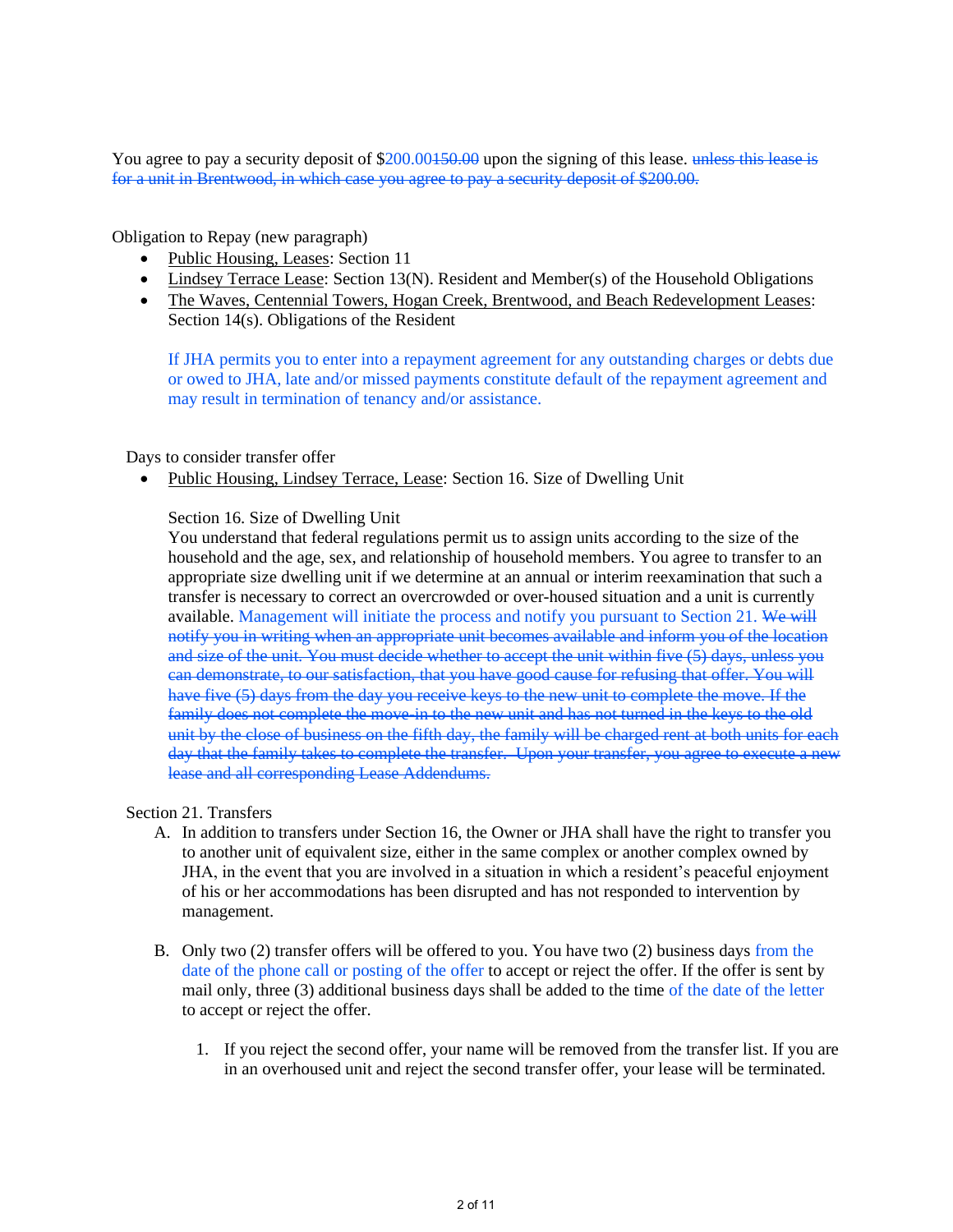- 2. Upon your acceptance of a transfer offer you have five (5) business days in which to complete your transfer move. When you are transferred or move into another JHA unit or unit at Lindsey Terrace Apartments, you hereby acknowledge that the execution of a new lease is a result of either modernization or another authorized transfer purpose. In consideration of your being relocated, you, the Owner, and JHA agree that all obligations, causes of action claims, and defenses existing under the previous lease are hereby preserved and incorporated into this Lease.
- 3. If the family does not complete the move-in to the new unit and has not turned in the keys to the old unit by the close of business on the fifth business day, the family will be charged rent at both units for each day that the family takes to complete the transfer. Upon your transfer, you agree to execute a new lease and all corresponding Lease Addendums.

Right to take photographs and/or video when entry to unit is made

- Public Housing, Lindsey Terrace Leases: Section 17. Inspections
	- A. The Owner or JHA and you or your representative shall inspect the premises prior to occupancy by you. The Owner or JHA shall furnish you with a written statement of the condition of the premises, the dwelling unit, and equipment provided with the unit. This statement shall be signed by the Owner or JHA and you and another copy retained in your resident's folder.
	- B. When you vacate the unit, the Owner shall inspect the unit and furnish you with a written statement of any charges for which you are responsible. You and/or your representative may join in such inspection.
	- C. Duly authorized agent or representative of JHA may take photographs and/or video of the unit or any section thereof (including unit interior, exterior, and associated outdoor area) for reasonable purpose (for example, to document condition of unit) when entry to unit is made as described in this section.

Termination of Lease

- Public Housing and Lindsey Terrace Leases: Section 22(E)(1)
	- Termination of the lease shall be as follows:
		- 1. We shall give fourteen (14) days written notice of termination if said termination is caused by your failure to pay rent and/or all other charges after notice is provided to the resident pursuant to Section 13 (M) and/or  $(N)$  of the lease.
		- 2. We shall give ten (10) business days written notice in all other cases.
- Brentwood, The Waves, Jax Beach Redevelopment, Centennial Towers, and Hogan Creek Leases: Section 17(f)
	- f. Lease Termination Notice If we elect to terminate this Lease, we will do so only in accordance with HUD regulations and state laws. We may evict you from your unit only by bringing an action before a court of law. You will be notified in writing of the reason(s) for termination. You may review any of our documents, records, or regulations that are directly relevant to the termination. You have the right to have copies of documents made at your expense and the right to request a grievance hearing in accordance with the Grievance Procedure, if applicable.

If you are entitled to a grievance hearing, this lease will not terminate (even if the notice to terminate under state law has expired) until the grievance process has been completed.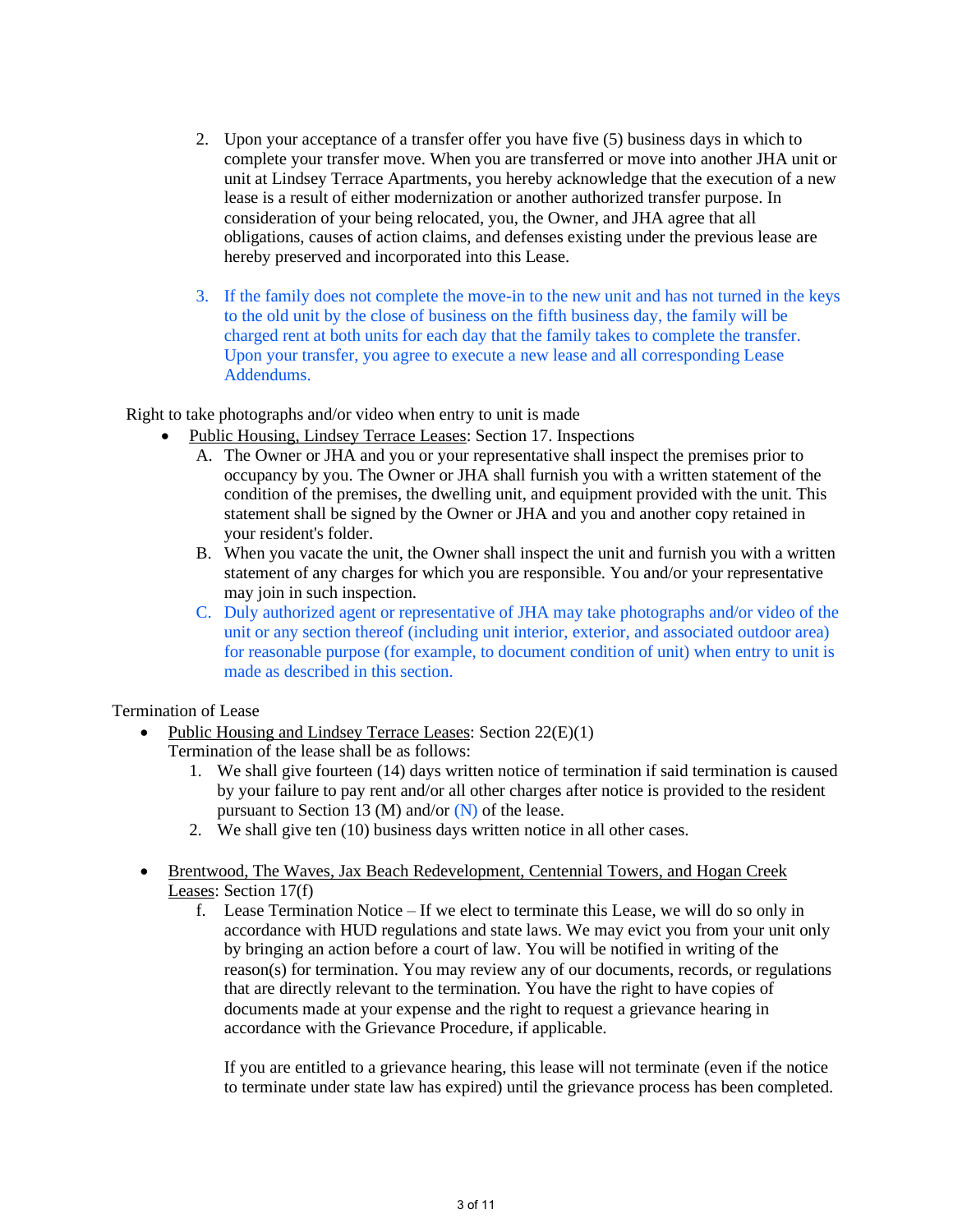Termination of the lease shall be as follows:

- 1. We shall give fourteen (14) calendar days written notice of termination if said termination is caused by your failure to pay rent and/or all other charges after notice is provided to the resident pursuant to Section 14 (p) and (s) of the lease.
- 2. We shall give ten (10) business days written notice in all other cases.

Guests must show picture identification

• Section 14(hh). Obligations of the Resident. Centennial Towers and Hogan Creek Leases. hh. All guests are required to present a federal or state issued, non-expired picture

identification card to sign in and out with each visit at the security guard at the property;

Update owner of Lindsey Terrace

• Lindsey Towers Lease, Section 1. Parties Section 1. Parties

The Vestcor Fund XVI, LTD.SREIT LINDSEY TERRACE LLC, (hereinafter sometimes referred as "us," "we," or "Owner") . . .

- All Leases: remove Lease Addendum Housing Quality Unit Inspection Report
- All Leases: Fair Housing and Nondiscrimination Policy update contact phone number and email address for Director of Human Resources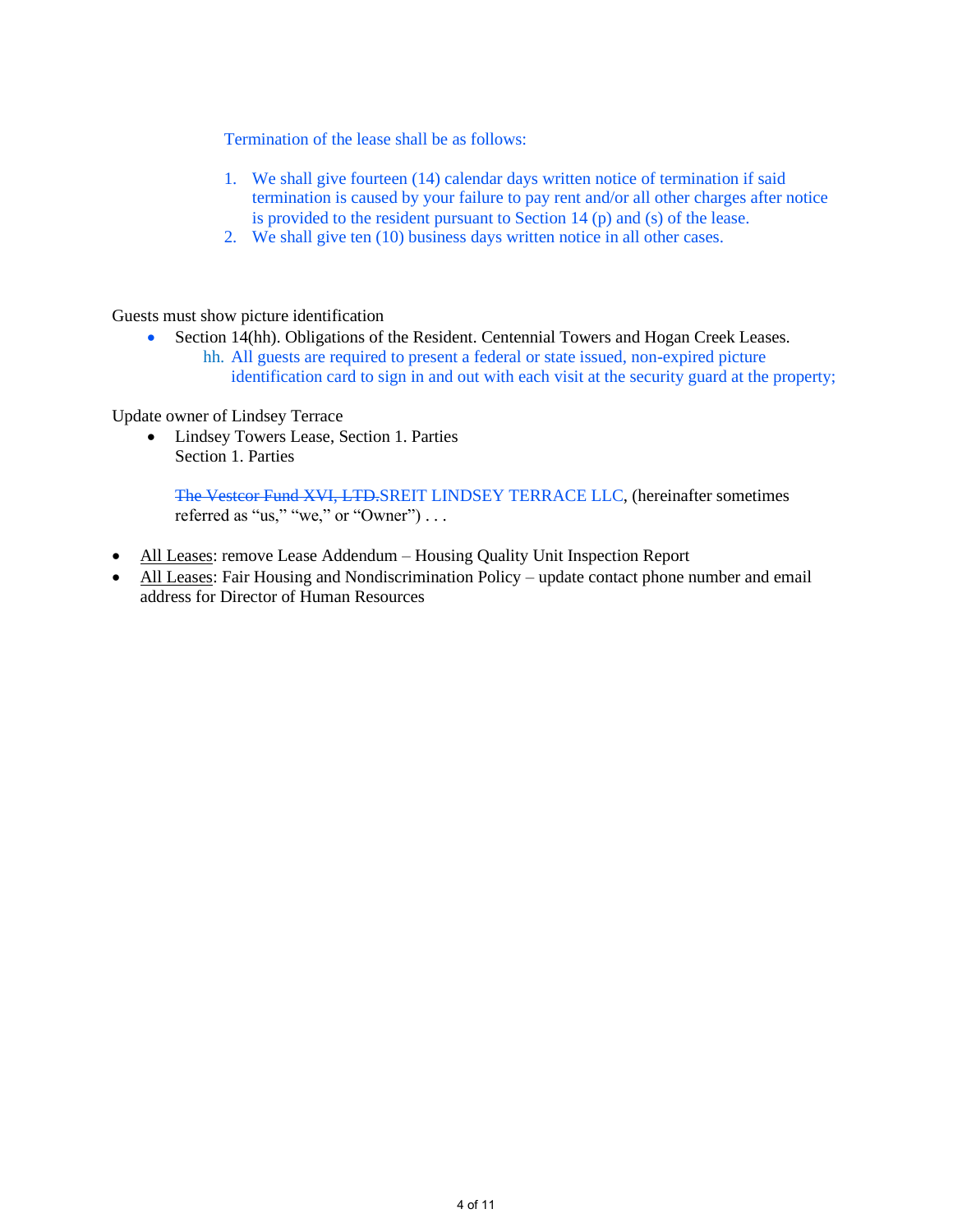### **RESIDENT NOTIFICATION**

### **RESIDENT CHARGE LIST Effective October 1, 20221**

As stated in the HUD Code of Federal Regulations (24 CFR; 966.5) Posting of policies, rules and regulations: Schedules of special charges for services, repairs and utilities and rules and regulations which are required to be incorporated in the lease by reference shall be publicly posted in a conspicuous manner in the Project Office and shall be furnished to applicants and tenants upon request. Such schedules, rules and regulations may be modified from time to time by the PHA provided that the PHA shall give at least a 30-day written notice to each affected tenant setting forth the proposed modification, the reasons therefore, and providing the tenant an opportunity to present written comments which shall be taken into consideration by the PHA prior to the proposed modification becoming effective.

As stated in the HUD Code of Federal Regulations (24 CFR 966.4) Lease Requirements; (2) PHA charges: The lease shall provide for charges to the tenant for maintenance and repair beyond normal wear and tear and for consumption of excess utilities. The lease shall state the basis for the determination of such charges (e.g., by a posted schedule of charges for repair). Additionally, (24 CFR Part 966.4) (f) Tenant's obligations; (10) To pay reasonable charges (other than for normal wear and tear) for the repair of damages to the dwelling unit, or to the project (including damages to project buildings, facilities or common areas) caused by the tenant, a member of the household or a guest.

Due to HUD's budget decreases for the overall operating expenses of Public Housing programs and the most recent HUD mandate for housing authorities to operate under Asset Management, the agency is now forced to look at all expenses. Under Asset Management, each site must operate independently and within its individual site budget based on calculations determined by HUD. It is not the intent of JHA to increase resident charges to make money, only to be able to recover cost.

**Por favor, póngase en contacto con la oficina si usted necesita este documento traducido o si necesita un intérprete. Este servicio se ofrece sin costo alguno en relación con los negocios de la agencia.**

Page 1 of 4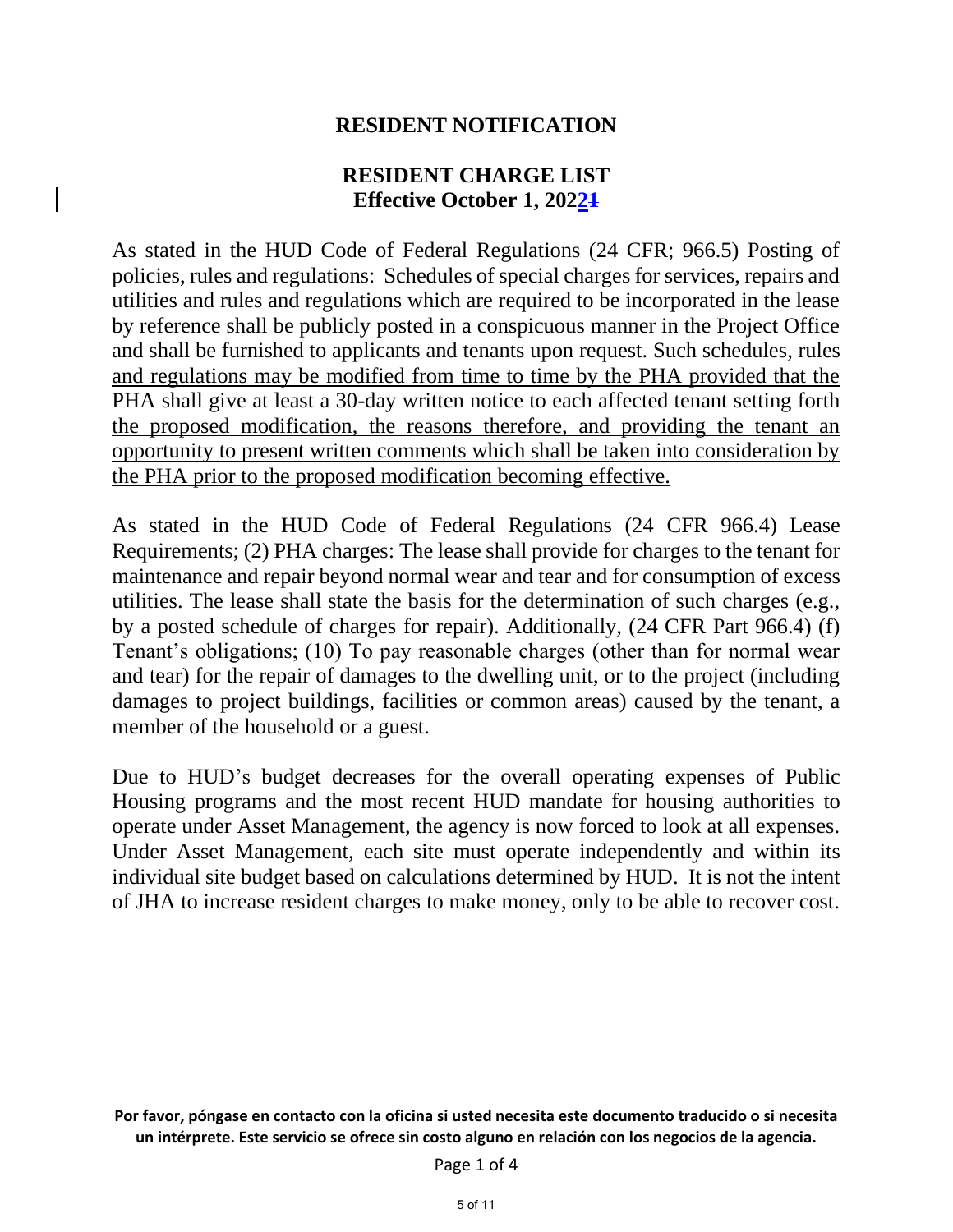# **RESIDENT CHARGE LIST**

**Effective October 1, 20220**

The Resident Charge List is used to assess cost of repairs and/or replacement of JHA property where there is abuse, neglect and/or damages caused by the resident(s) or their guests.

### **MATERIALS AND/OR PARTS COST**

The cost of materials and/or parts will be charged to residents at actual cost. JHA will continue getting price quotes from vendors for materials and parts that will enable JHA to purchase in quantities that reflect the best and lowest cost available.

### **LABOR COSTS**

Labor cost has been determined by averaging the overall agencies maintenance costs for each job classification. The following is a list of job classifications and the hourly rate that will be charged in increments of not less than 30 minutes.

| <b>Job Classification:</b>             | <b>Hourly Rate:</b>      |
|----------------------------------------|--------------------------|
| <b>Site Utility Worker</b>             | \$25.00 <del>20.57</del> |
| Site Maintenance Mechanic              | \$30.00 <del>25.34</del> |
| <b>Site Foreman</b>                    | \$35.0028.30             |
| <b>JHA HVAC / Maintenance Mechanic</b> | \$75.00                  |
|                                        |                          |
|                                        |                          |

**Por favor, póngase en contacto con la oficina si usted necesita este documento traducido o si necesita un intérprete. Este servicio se ofrece sin costo alguno en relación con los negocios de la agencia.**

Page 2 of 4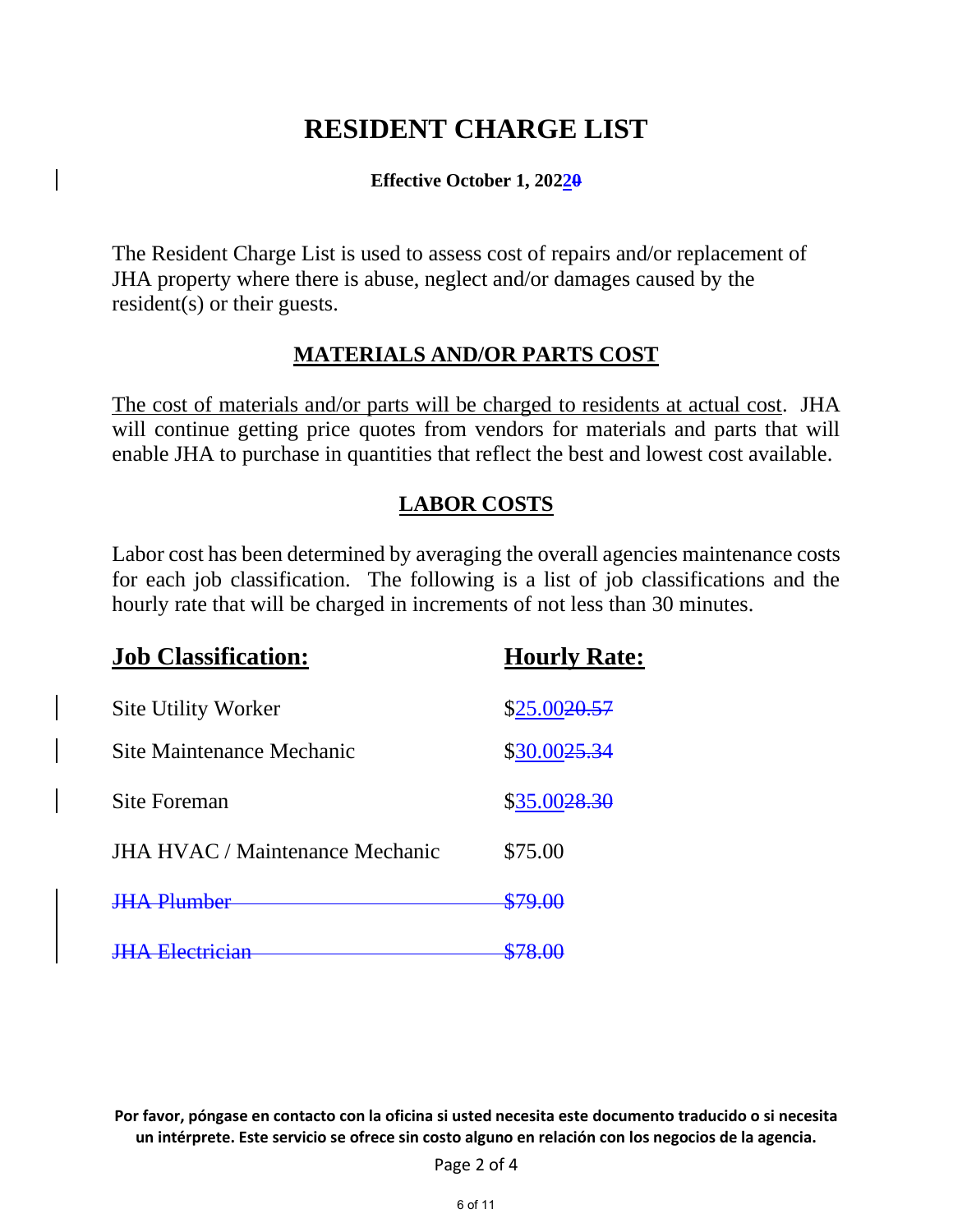# **Specialized Services:**

Outside contractor or services At Cost

Replace appliance(s) due to resident At Cost (or may be less caused fire, severe neglect, theft depreciation)

Unlock Door – During Working Hours \$15.00<del>10.00</del> multi-family site

Unlock Door – Non-working Hours \$80.0060.00 Unlock Door-Security Guard \$10.008.00 High-Rise

Return Check Fee (NSF)  $$50.0035$  per incident

Mow/Clean/Rake/Fence Lines \$50.0025.00 plus Labor

Remove Tenant Property  $$25.0015.00$  plus Labor from roofs and/or trees

Hauling Off Tenant Property \$50.0020.00 plus Labor

Clean Apartment (Vacant Unit) \$30.00 plus Labor

Clean Range (Vacant Unit) \$15.00 plus Labor

Clean Refrigerator (Vacant Unit) \$15.00 plus Labor

Remove Wall Paper - Borders/Soffits \$15.00 plus Labor \*Large and/or full wall covered areas \$25.00 plus Labor

Paint/Wall Repair for damages Materials plus Labor occurring while occupied

\$30.00<del>20.00</del> scattered sites \$10.008.00 high-rise

Change Locks Parts plus Labor

& dump fee if applicable

**Por favor, póngase en contacto con la oficina si usted necesita este documento traducido o si necesita un intérprete. Este servicio se ofrece sin costo alguno en relación con los negocios de la agencia.**

Page 3 of 4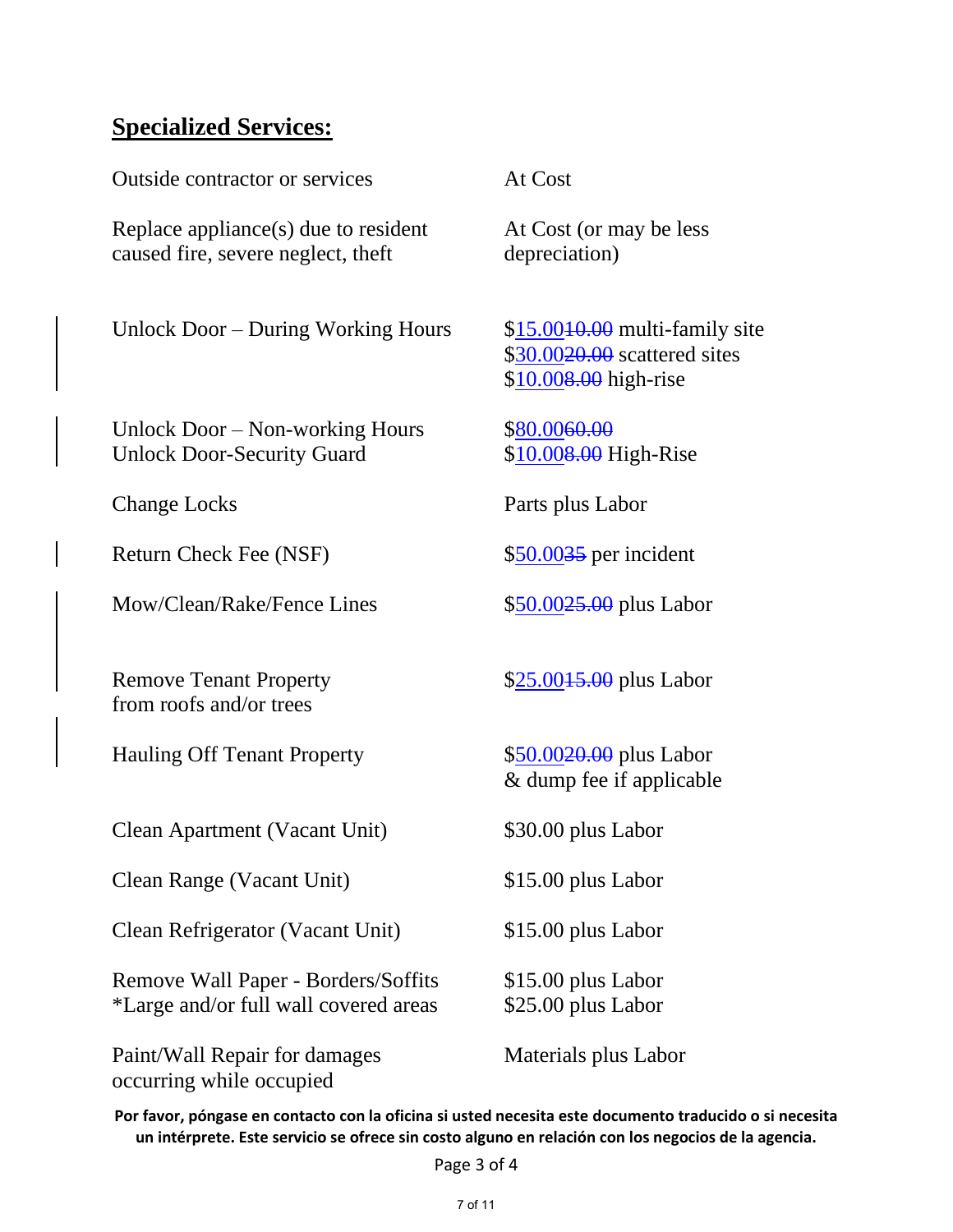| On-site unclogging sink,<br>25.00 per occurrence                      | Materials plus Labor and/or cost of $\frac{1}{2}$                     |
|-----------------------------------------------------------------------|-----------------------------------------------------------------------|
| toilet, tub, or washer drain                                          | contractor                                                            |
|                                                                       |                                                                       |
| Disposal of resident litter and/or garbage                            | $$50.0025.00$ per occurrence plus<br>Labor $&$ dump fee if applicable |
| left outside unit or in common areas                                  |                                                                       |
| Transfer Fees for approved optional<br>transfers (administration fee) | \$200.00                                                              |

## **Please Note:**

This Resident Charge List is not all inclusive; residents will be charged material cost plus labor for items not listed on the Resident Charge List that require repair and/or replacement of JHA property where there is abuse, neglect and/or damages caused by the resident or their guest.

All labor will be charged based upon the actual time spent with a minimum time charged of ½ hour.

Elderly/disabled are not charged for light bulbs or changing light bulbs.

**Por favor, póngase en contacto con la oficina si usted necesita este documento traducido o si necesita un intérprete. Este servicio se ofrece sin costo alguno en relación con los negocios de la agencia.**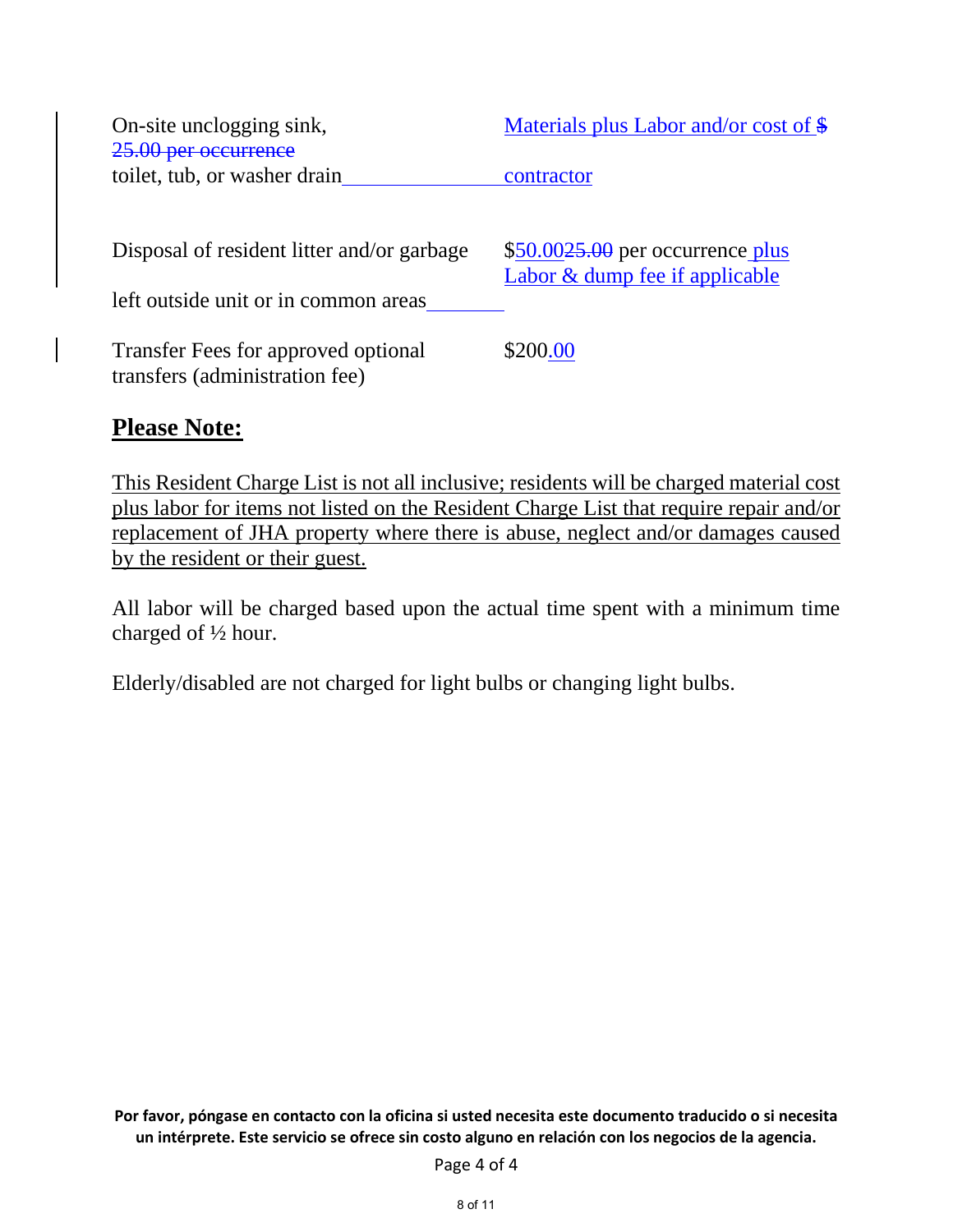### **Section 8**

### **Administrative Plan**

Section I – Statement of Policies and Objectives

• Add HUD VASH program information; delete Shelter Plus Care information

### HUD VASH Shelter Plus Care

Unless expressly noted, all regulatory requirements and HUD directives regarding the Housing Choice Voucher Program and Project Based Voucher programs are applicable to HUD VASH vouchers.

JHA currently has HUD VASH vouchers. These vouchers are issued based on the referrals received from the Veterans Affairs Office, after a family has met the VA's eligibility criteria. VASH vouchers are not issued based on the Section 8 waiting list.

Program description: HUD-VASH is a collaborative program which pair's HUD's Housing Choice Voucher (HCV) rental assistance with VA case management and supportive services for homeless veterans. These services are designed to help homeless veterans and their families find and sustain permanent housing and access the health care, mental health treatment, substance abuse counseling, and other supports necessary to help them in their recovery process and with their ability to maintain housing in the community.

Shelter Plus Care Denial or Termination of Assistance

Section VIII – Briefing of Families and Issuance of Housing Voucher

- Add alternative allowed briefing methods
	- A. Briefings
		- 1. Purpose of the Briefing

The purpose of the briefing is to review the voucher packet to fully inform the participant about the program so he/she will be able to discuss it with potential or participating owners.

2. Briefing Attendance Requirement

Briefing attendance may be conducted in person, virtually via webcast or video call, company website, by phone, or via other methods as permitted under Notice PIH2020— 32.

. . . 3. Format of the Briefing

> Briefing, or orientation, of the voucher holders is conducted on a group basis. Applicants are interviewed in groups or individually, given an opportunity to ask questions, and are requested to sign various forms and documents.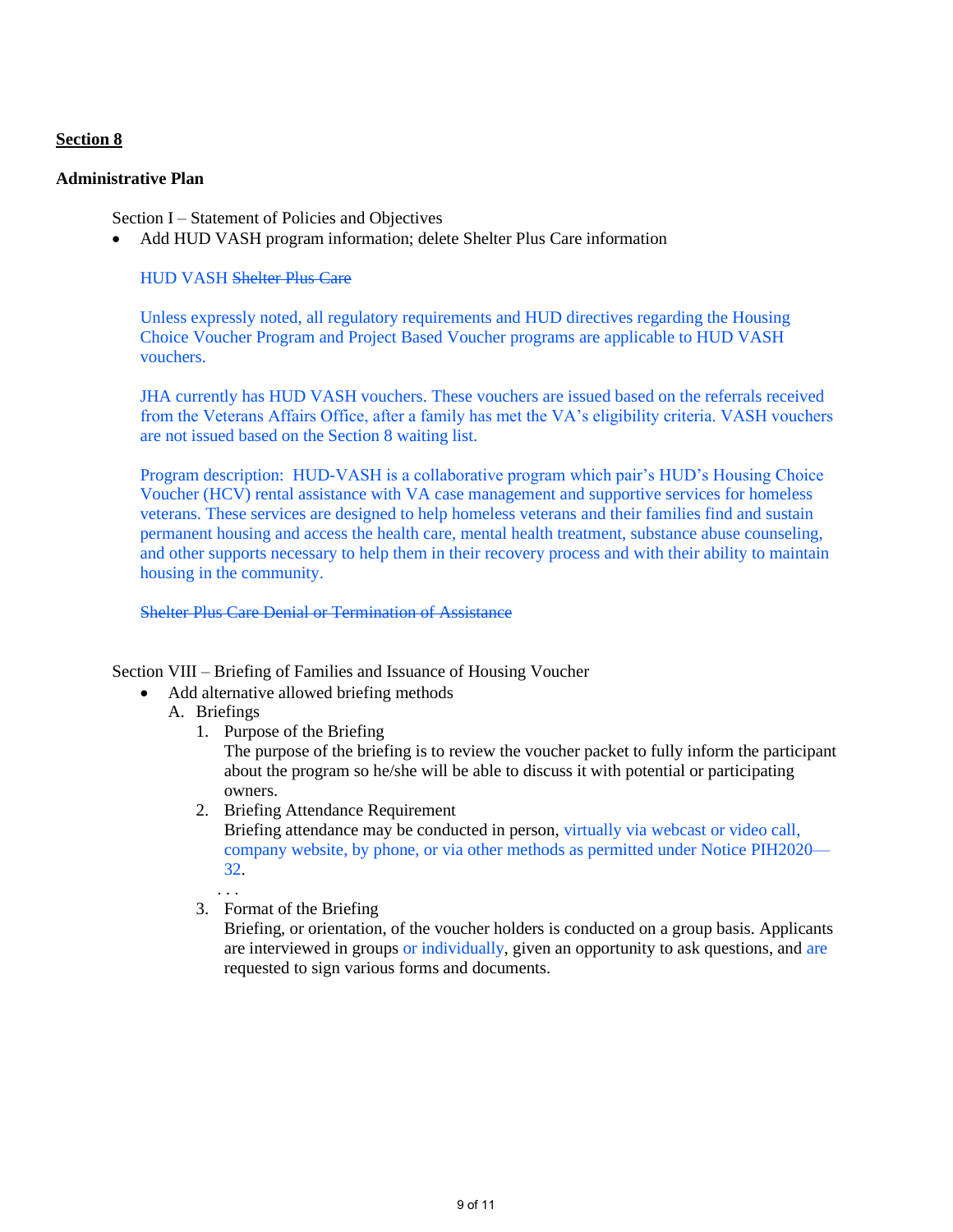- Add Jax Area Legal Aid, Inc., to security deposit requirements
	- B. Security Deposit Requirements
		- 1. The maximum security deposit that can be collected by the owner cannot be more than they collect from market rate tenants.
		- 2. The family is responsible for paying the security deposit. Security deposits are not paid by the housing authority.
		- 3. The owners use the security deposit for any unpaid rent payable by the tenant, damages to the unit, or other charges due under the lease. The owner must maintain and disburse the security deposit pursuant to Florida Law.
		- 4. The security deposit is between the owner and the participant. Should there be any dispute; the participant should seek the advice of an attorney, including Jax Area Legal Aid, Inc., in Jacksonville, Florida

### Section VIII(C)(2) Voucher Issuance

• Voucher will be recalculated if income decreases after voucher is issued To avoid any family obtaining a unit which they cannot afford, the voucher shall be issued based on the documents provided and verified by the JHA. Once the voucher has been issued, no changes shall be made to the amount or bedroom size. Any change in Total Tenant Payment (TTP) based on income shall be calculated thirty (30) days after the authorized move in date. If family income decreases after the voucher has been issued, the voucher will be recalculated and reissued based on the new family income.

### Section XII(B) – Rent Reasonableness Determination for Vouchers

The housing authority will make a determination as to the reasonableness of the rent the owner is proposing in relation to the comparable units on the unassisted private market using AffordableHousing.com (www.affordablehousing.com). Rent reasonableness determinations are made during the whole course of an assisted residency in accordance with Federal law. Leasing a unit that does not meet the rent reasonableness determination will not be approved. . . .

Section  $XIII(F)(25)$  – Payment to Owner and Owner Responsibilities

- F. Landlord Responsibilities
	- 25. I acknowledge I have the opportunity to attend the Property Owner/Manager Workshop or to contact JHA personnel via email or phone in order to better understand the Section 8 program and process and, to ask any questions I may have.